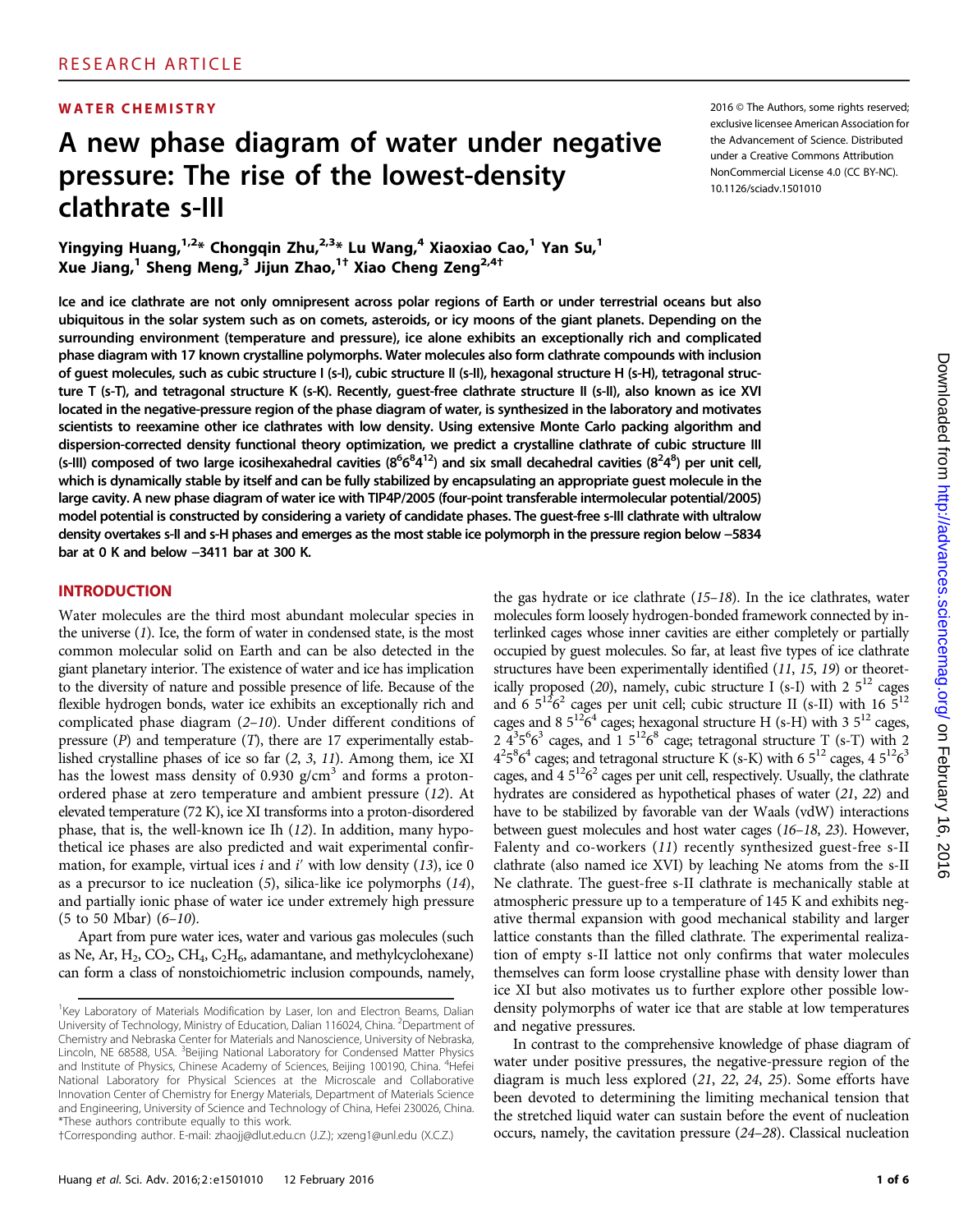theory predicted a cavitation pressure of about −1900 bar for water at room temperature (25, 26). A large negative pressure of about −1400 bar in the microscopic aqueous inclusions inside a quartz matrix was reported (27). A negative pressure of −1600 bar in water capillary bridges was also measured with an atomic force microscope (28).

Besides the stretched liquid water, guest-free clathrates can be regarded as low-density phases of water ice that exist in the negativepressure region of the phase diagram (21, 22, 29, 30) and have been investigated by classical molecular dynamics (MD) simulations. Jacobson et al. (29) established a P-T phase diagram with inclusion of liquid water, ice Ih, and s-I and s-II clathrates and concluded that guest-free s-II clathrate is the stable phase of water at  $P \le -1320$  bar and  $T \leq 275$  K. Using TIP4P/2005 (four-point transferable intermolecular potential/2005) model (31), Conde et al. (21) found that the sequence of stable phases of water at negative pressure is ice XI, s-II, and s-H clathrates. At 0 K, the critical pressures for transitions from ice XI to s-II and from s-II to s-H were −3639 and −7775 bar, respectively. Bai et al. (30) reported evidence of spontaneous formation of monolayer guest-free clathrate within a hydrophobic nanoslit at low temperatures.

So far, only three known phases of empty ice clathrates (s-I, s-II, and s-H) have been considered in the negative-pressure phase diagram of water. Here, we report a guest-free clathrate with cubic structure, named structure III (s-III), which is dynamically stable and can be fully stabilized by encapsulating suitably sized guest molecules. A new phase diagram of water under negative pressure is constructed, where s-III clathrate replaces the previously believed s-H phase and dominates the region of deeper negative pressures. The discovery of this ice clathrate not only reestablishes the phase diagram of water but also motivates experimentalists to explore possibly new ice clathrate phases with low density.

#### RESULTS AND DISCUSSION

Full density functional theory (DFT) optimization with vdW-DF2 functional yielded an equilibrium lattice parameter of 13.431 Å for

volume of unit cell  $(V_{cell})$ , average distance between oxygen atoms in adjacent water molecules ( $d_{\text{O-O}}$ ), mass density ( $\rho$ ), and lattice cohesive energy per water molecule  $(E<sub>latt</sub>)$  for various ice and guest-free clathrate phases. The values in parentheses are experimental data.

| <b>Phase</b> | $Z_{cell}$ | $V_{cell}(\AA^3)$         | $d_{\Omega0}$ (A)             | $\rho$ (g/cm <sup>3</sup> ) | $E_{\text{latt}}$ (kJ/mol) |
|--------------|------------|---------------------------|-------------------------------|-----------------------------|----------------------------|
| Ice XI       | 8          | 266 (257*)                | 2.785 (2.735*)                | $0.900(0.930*)$             | 62.84 $(58.86^{\dagger})$  |
| Ice i        | 8          | 280                       | 2.785                         | 0.855                       | 61.31                      |
| $S-I$        | 46         | 1692                      | 2.765                         | 0.813                       | 61.38                      |
| s-K          | 80         | 2962                      | 2.765                         | 0.808                       | 60.76                      |
| $S$ -II      | 136        | 5059 (5022 <sup>‡</sup> ) | $2.765$ (2.751 <sup>+</sup> ) | $0.804~(0.81^*)$            | 61.37                      |
| $s-T$        | 12         | 453                       | 2.795                         | 0.792                       | 60.23                      |
| s-H          | 34         | 1325                      | 2.785                         | 0.768                       | 60.79                      |
| SGT          | 64         | 2650                      | 2.765                         | 0.722                       | 59.27                      |
| s-III        | 48         | 2423                      | 2.765                         | 0.593                       | 55.77                      |

\*Results of the study by Leadbetter et al. (12) obtained from neutron diffraction at 5 K. †Results of the study by Whalley (34) with zero-point energy contributions removed. ‡Results of the study by Falenty et al. (11) obtained from neutron diffraction at 5 K.

the guest-free s-III unit cell. The fractional coordinates of the s-III clathrate are given in table S1. Real-space force constants of the guest-free s-III clathrate were calculated by using the density functional perturbation theory as implemented in Vienna Ab initio Simulation Package (VASP). The phonon dispersion was then computed from the real-space force constants using the Phonopy package (32) (see fig. S1). No imaginary frequency is found within the entire Brillouin zone, confirming its dynamic stability.

To investigate the competition of different low-density ice polymorphs, here we took ice XI (12) as reference and considered a number of guest-free ice clathrates, that is, s-I, s-II, s-H (19), s-K (20), SGT (sigma-2) as a silica analog  $(33)$ , s-T  $(15)$ , and s-III, as well as virtual ice  $i$  (13) for comparison, which are displayed in fig. S2. Their equilibrium volume of unit cell, average O-O distance, mass density, and lattice cohesive energy from DFT calculations are summarized in Table 1 and compared with available experiments. For ice XI, the calculated mass density (0.9  $g/cm<sup>3</sup>$ ) is slightly lower than the experimental data  $(0.93 \text{ g/cm}^3)$   $(12)$ , and the theoretical O-O distance  $(2.765 \text{ Å})$  between neighboring water molecules is slightly longer than the experimental one  $(2.735 \text{ Å})$ . Moreover, the theoretical lattice cohesive energy  $(E<sub>latt</sub>)$  of ice XI deviates from the measured value (34) by only 3.98 kJ/mol. For the empty lattice of s-II clathrate, the mass density of 0.804 g/cm<sup>3</sup> and average O-O distance of 2.765 Å from our DFT calculations are also rather close to the experimental values of 0.81 g/cm<sup>3</sup> and 2.751 Å (11), respectively. Overall, the vdW-DF2 functional is reasonable to describe the intermolecular hydrogen bonding interactions of water ices.

On the whole, the lattice cohesive energy of these nine ice polymorphs is nearly proportional to the mass density (see Table 1); that is, the denser phase of water ice has larger cohesive energy. Among all crystalline phases of water considered here, the  $E<sub>latt</sub>$  of ice XI phase  $(62.84 \text{ kJ/mol})$  with the highest mass density  $(0.9 \text{ g/cm}^3)$  is the largest, whereas the  $E_{\text{latt}}$  of s-III (55.77 kJ/mol) with the lowest density  $(0.593 \text{ g/cm}^3)$  is the smallest (only three-fourths of s-II). The average O-O distance is 2.765 Å for s-III clathrate and is nearly identical to those of the known clathrate phases of s-I (2.765 Å), s-II (2.765 Å), Table 1. Number of water molecules per unit cell ( $Z_{cell}$ ), equilibrium  $_{S-K}$  (2.765 Å), s-H (2.785 Å), s-T (2.795 Å), and SGT (2.765 Å). In



Fig. 1. Relative enthalpy per water molecule (DFT computation) versus negative pressure for clathrate phases of s-I, s-II, s-H, s-III, SGT, s-K, s-T, and ice i, with ice XI as a reference. The crossover pressures between ice XI and s-II, s-II and s-III, s-II and s-H, and s-H and SGT are −4009, −5500, −7614, and −8804 bar, respectively.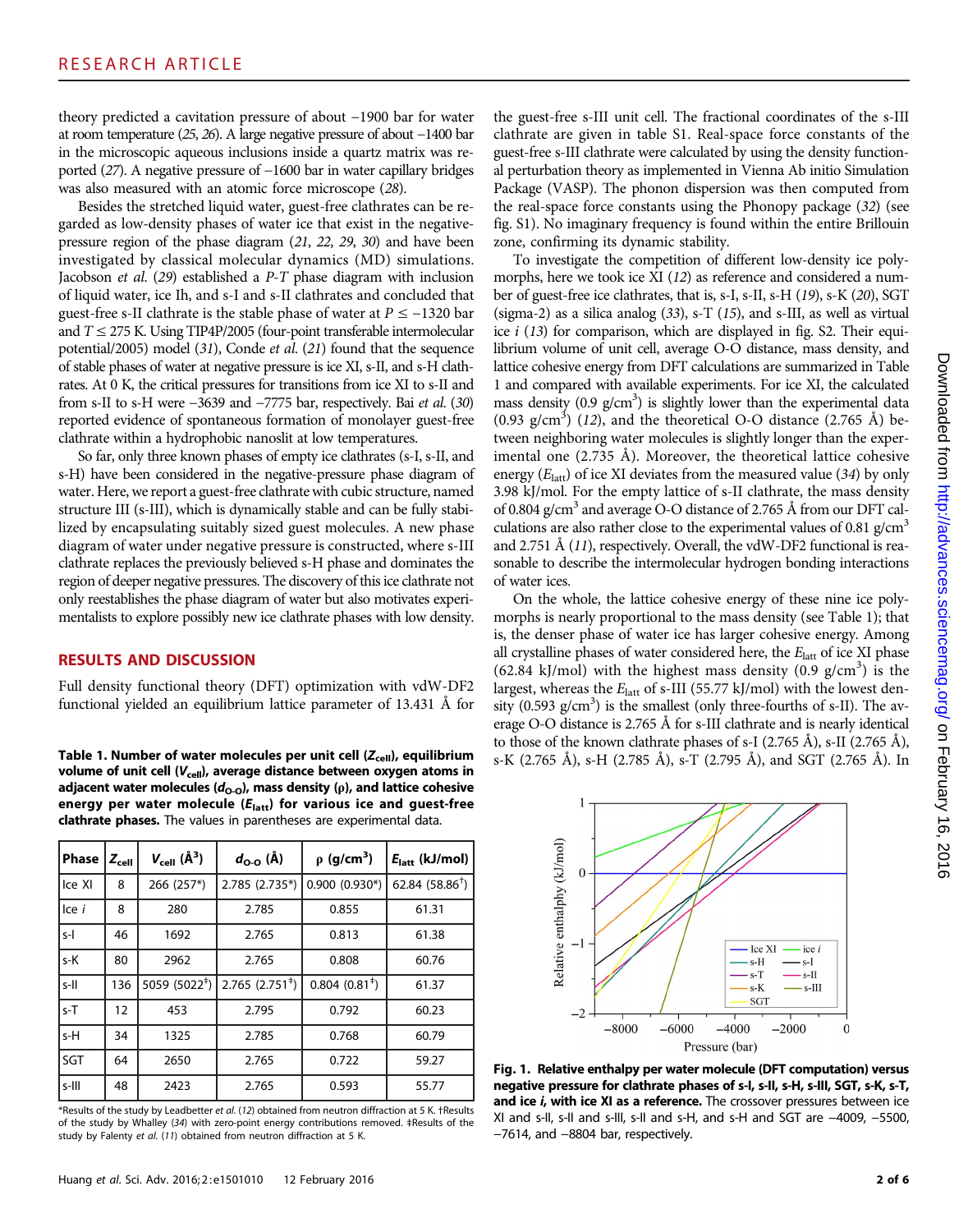addition, the average lengths of O–H covalent bonds  $(d_{O-H})$  and hydrogen bonds  $(d_{\text{O}...H})$  in the s-III clathrate and in the other ice phases are about the same (see table S2). Therefore, the ultralow density of s-III ice clathrate is mainly originated from the unique icosihexahedral water cage rather than the longer distance between adjacent water molecules.

The lattice cohesive energies as a function of volume per water molecule  $(E<sub>latt</sub>-V)$  for ice XI, ice *i*, and clathrates of s-K, SGT, s-T, s-I, s-II, s-H, and s-III are given in fig. S3. One can see that the  $E<sub>latt</sub>$ -V curve for each phase exhibits quadratic behavior at its equilibrium volume. Figure 1 further depicts the relative enthalpy as a function of negative pressure for various candidate phases by taking ice XI as a reference. The cross point between the H-P curves of two phases defines their transition pressures at 0 K. In the negative-pressure range from zero to −4009 bar, ice XI is the most stable crystalline phase of water with the lowest enthalpy. Then, s-II clathrate becomes more favorable at more negative pressure. This transition pressure coincides well with −3639 bar previously obtained by Conde et al. using a TIP4P/2005 model (21). At deeper pressures beyond −5500 bar, s-III clathrate eventually prevails over s-II. From the H-P diagram, one can also see that s-H clathrate becomes more stable than s-II clathrate at −7614 bar, as previously predicted by Conde et al. at −7775 bar (21), whereas SGT clathrate surpasses s-H at deeper pressure over −8804 bar. However, s-II, s-H, and SGT clathrates are always less stable than s-III clathrate if  $P \le -5500$  bar. In brief, our DFT calculations at zero temperature demonstrate that the newly disclosed s-III clathrate (instead of s-H and SGT) is the most favorable low-density phase of water ice under deeply negative pressures.

#### Monte Carlo/MD simulations of P-T phase diagram

The above P-H curves only provide information at zero temperature. To obtain a complete P-T diagram, here we perform free energy calculations and Gibbs-Duhem integration by using a TIP4P/2005 water model (31). As given in table S3, the lattice cohesive energies and mass densities of various ice/clathrate phases (including ices XI and i, s-I, s-II, s-H, s-IIII, s-T, SGT, and s-K clathrates) from DFT calculations are well consistent with the calculated results using TIP4P/2005 potential at zero temperature and zero pressure, with average deviations of 1.28% in lattice cohesive energy. Therefore, it is reasonable to further explore the P-T phase diagram of water using comprehensive MD simulations with the TIP4P/2005 potential, which has been demonstrated to describe the relative energy, critical temperature, and surface tension of liquid water and ice phases well (35).

The P-T phase diagram of water ice polymorphs (including ice XI, ice Ih, ice i, s-I, s-II, s-H, s-III, s-T, SGT, and s-K clathrates) was constructed on the basis of the Einstein molecule method with the TIP4P/2005 potential. First, to obtain reliable configurations of the ice polymorphs, isothermal-isobaric Monte Carlo simulations at temperatures from 1 to 200 K (with 5-K increment) and pressures from −6000 to 2000 bar (with 1000-bar increment) were performed using a homemade code. For each candidate structural phase, the configurations from Monte Carlo (MC) simulations were used to calculate free energy on the basis of the Einstein molecule approach with the GROMACS (GROningen MAchine for Chemical Simulations) program (36). At each  $P$ -T condition, the Ewald sum method with a real-space cutoff of 8.5 Å was adopted to treat the electrostatic interactions, and the pair potential was truncated at 8.5 Å (see fig. S4). For the ice Ih and clathrate phases of s-I, s-II, s-H, s-III, s-T, s-K, and SGT, we considered the effect of proton disorder (11, 37) in the free energies. Once the free energy at a reference point was determined, thermodynamic integration method could be used to explore the free energy under other thermodynamic conditions. Specifically, an initial coexistent point was located by equating the chemical potentials between two phases at a certain temperature and pressure (38). Then, the Gibbs-Duhem integration based on the trapezoid predictor-corrector formulas (39) was performed to compute the phase boundaries.

The water phase diagram by TIP4P/2005 potential is plotted in Fig. 2. Four ice polymorphs, namely, ice XI, ice Ih (which is the protondisordered phase of ice XI), s-II, and s-III clathrates, arise under negative pressures, in agreement with the DFT results above. Other candidate phases, including ice  $i$  and clathrates of s-I, s-K, SGT, s-T, and s-H, no longer show up in the phase diagram of water ice because of



Fig. 2. P-T phase diagram of TIP4P/2005 water model in the region of negative pressures. The phase boundaries between liquid water and Ih or s-II ice phases are taken from the study of Conde et al. (21) using the same TIP4P/2005 potential.



Fig. 3. Configuration of filled s-III clathrate. (A) Structure of an individual  $8^66^84^{12}$  water cage with a  $C_{20}H_{20}$  molecule encapsulated. (B) Structure of the s-III clathrate with one  $C_{20}H_{20}$  molecule encapsulated in each large cavity ( $2 \times 2$  unit cell is shown for a clearer view).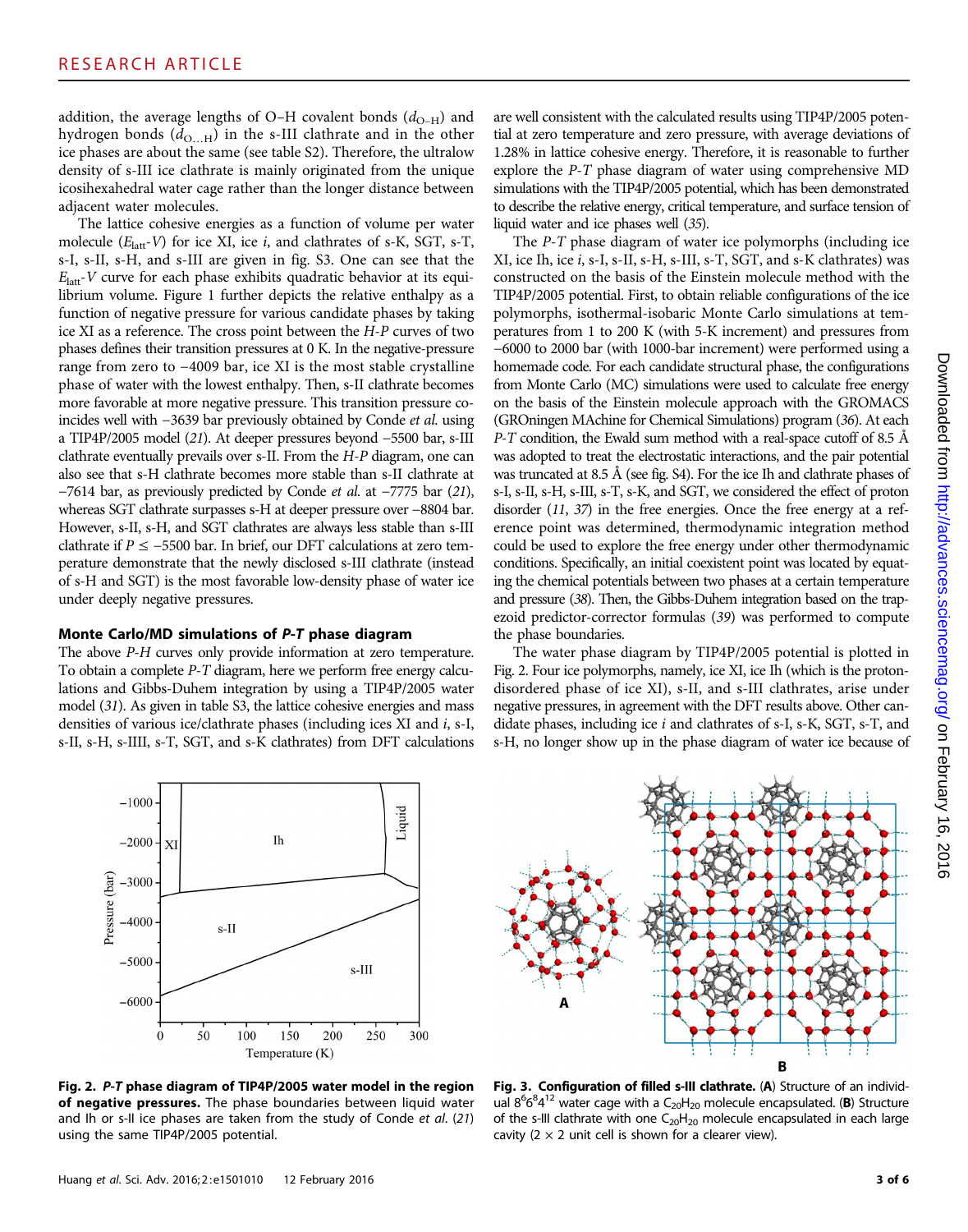

Fig. 4. Structure of s-III ice clathrate. (A) Two types of building water cages (bottom:  $8^66^41^2$ , 48-molecule with O symmetry; top:  $8^24^8$ , 16-molecule with  $D_2$  symmetry; only oxygen frameworks are shown). (**B** and **C**) Repeated unit cells (1 × 2) (B) and 2 × 2 unit cells (C) (the hydrogen bond network is shown with blue dash line, red for oxygen, and white for hydrogen).

their higher free energies. At different temperatures (0 to 300 K), s-II clathrate emerges as the most stable phase below ice XI, ice Ih, and liquid water, in agreement with previous observations (21, 22, 29). By extrapolation to 0 K, ice XI transforms into s-II clathrate at a pressure of −3357 bar, close to the critical pressure of −3639 bar obtained by Conde et al. (21). At more negative pressures, s-II phase further transforms into s-III at −5834 bar (T = 0 K) or −3411 bar (T = 300 K), and the phase boundary between s-II and s-III clathrates rises with increasing temperature. Below the s-II/s-III boundary line, the new s-III clathrate, instead of the previously believed s-H phase (21), dominates the deeper region of the diagram. Also note that the zero-temperature transition pressures for ice XI/s-II and s-II/s-III transformations from the P-H curves in Fig. 1 (DFT calculations) are −4009 and −5500 bar, respectively, which are close to the results based on the TIP4P/2005 potential, that is, −3357 and −5834 bar, respectively. In short, both empirical MD simulations at finite temperature and DFT calculations at 0 K validate the existence of s-III ice clathrate in the phase diagram of water at deeply negative pressures.

#### Stabilization of s-III clathrate by guest molecules

In the laboratory, applying and maintaining very large tension or negative pressure up to −6000 bar would be very difficult. Similar to the clathrate hydrates (16), s-III clathrate can be fully stabilized by encapsulating suitable guest molecules that fit the size of a larger  $8^6 6^8 4^{12}$ cavity. For example, as shown in Fig. 3, by inserting a dodecahedrane molecule  $(C_{20}H_{20})$  (40) into the interior of each  $8^66^84^{12}$  cage, the guest-host (attractive) interaction energy in  $(C_{20}H_{20})_2\omega(H_2O)_{48}$  clathrate is  $-131.7$  kJ/mol per C<sub>20</sub>H<sub>20</sub> molecule by vdW-DF2 calculation, which is favorable to maintain the s-III clathrate lattice. The equilibrium lattice constant (13.262 Å) of  $(C_{20}H_{20})_{2}\omega(H_{2}O)_{48}$  clathrate slightly shrinks from the empty clathrate (13.431 Å), similar to a recent experimental observation of the s-II clathrate hydrate of neon (11). Note also that  $C_{20}H_{20}$  molecule is one possible guest molecule that can fit the size of the  $8^66^84^{12}$  cavity. Encapsulation of other molecules with comparable sizes, for example, fullerenes with 40 to 60 carbon atoms (41), coronene ( $C_{24}H_{12}$ ), corannulene ( $C_{20}H_{10}$ ), and 4,4-dipropylheptane

 $(C_{13}H_{28})$ , might serve well for the stabilization purpose. In other words, the predicted s-III clathrate can form an inclusion compound phase of water with appropriately sized guest molecules and may be synthesized in the laboratory under accessible conditions.

### **CONCLUSION**

To summarize, using extensive DFT calculations as well as MC and MD simulations, we predict the thermodynamic stability of s-III ice clathrate, which is composed of unprecedented large icosihexahedral cavities and small decahedral cavities. The guest-free s-III clathrate is also proven to be dynamically stable on the basis of phonon-spectrum computation. We show that the guest-free s-III clathrate phase dominates the deeply negative-pressure region in the P-T phase diagram (below −5834 bar at 0 K and below −3411 bar at 300 K). This new ultralow-density phase of clathrate can be fully stabilized and possibly synthesized by incorporating appropriately sized molecules in the icosihexahedral cavities. If the guest-free clathrate s-III could be achieved in experiments, as done recently to achieve guest-free clathrate s-II (11), the guest-free s-III could be a potential candidate as ice XVII. In closing, the finding of the s-III ice clathrate not only brings in new insights into the less-explored negative-pressure regime of the phase diagram of water but also can stimulate future experiments to synthesize new clathrate hydrates with ultralow density and to explore applications such as gas storage or  $CO<sub>2</sub>$  sequestration.

#### MATERIALS AND METHODS

#### MC search of new clathrate phases

To search for possible crystalline phases of water under negative pressure, we used the MC packing algorithm and simulated annealing procedure (42) combined with the consistent valence force field. To achieve low-density structures with loose frameworks, we adopted  $(CH<sub>4</sub>)(H<sub>2</sub>O)<sub>x</sub>$  (x = 2, 3, 4) stoichiometries with higher methane content than the conventional clathrates, for example,  $(CH_4)(H_2O)_{5.75}$  for s-I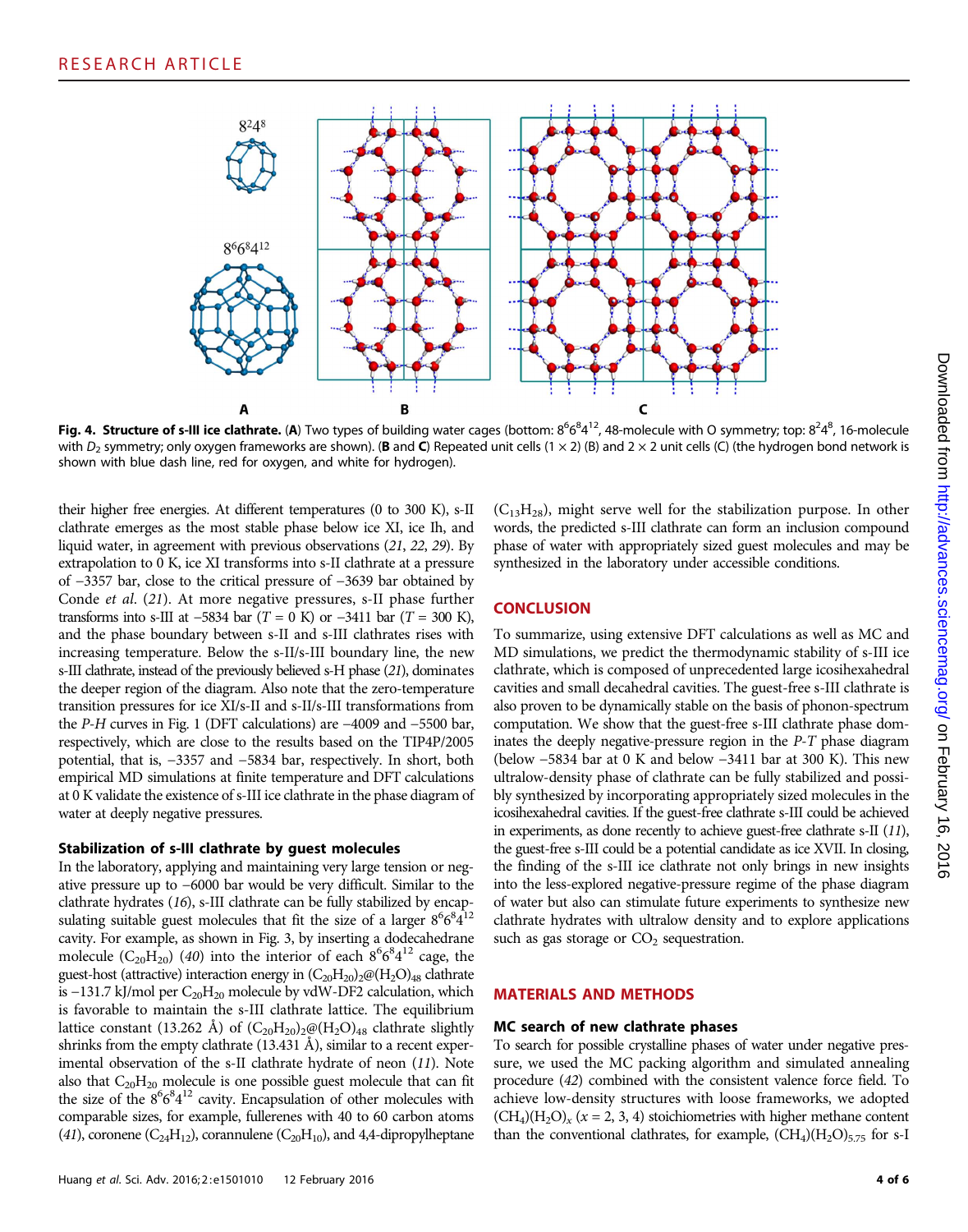(19). The methane molecules were finally removed from the obtained lattice structures to create the guest-free polymorphs of ice frameworks. For each stoichiometry, all 230 space groups were explored. However, most searches ended up with either dense-packed structures similar to the previously reported filled ice (43) or clathrate structures with density comparable to the known clathrate phases but less favorable energy.

Among all candidate structures from MC searches, only a cubic structure, named s-III clathrate, stands out for its ultralow density and unique geometry. As displayed in Fig. 4, s-III clathrate with  $P\overline{4}3n$  space group has 48 water molecules per unit cell, which is composed of two kinds of cages, that is, two large icosihexahedral  $8^66^84^{12}$ cages (6 octagonal faces, 8 hexagonal faces, and 12 quadrangular faces) and six small decahedral  $8^24^8$  cages (2 octagonal faces and 8 quadrangular faces). The quadrangle face links adjacent  $8^24^8$  cages, the hexagon face connects the neighboring cavities of  $8^6 6^8 4^{12}$ , and the quadrangle or octagon face combines the smaller  $8^24^8$  cage and the larger  $8^66^84^{12}$  cage. Topologically, s-III phase can be related to the silica analog of zeolite RHO, whereas s-I, s-II, and s-H clathrates correspond to the zeolite frameworks of MEP (melanoplilogite), MTN (dodecasil-3C), and DOH (dodecasil-1H), respectively (14). Compared with the other types of clathrate (including s-I, s-II, s-H, s-T, and s-K), the 48-member icosihexahedral cage as the major building unit of s-III clathrate is the largest, resulting in the lowest density, as summarized in Table 1.

#### DFT calculations of the energies and stabilities

The energies and stabilities of guest-free clathrates and selected ice phases were investigated by DFT calculations with the VASP 5.3 software package (44). The electron-ion interactions were described by the projector augmented wave (PAW) potential (45). To account for the intermolecular dispersion interactions, the exchange-correlation interaction was described by the vdW-DF2 functional (46), with inclusion of a long-range term of the correlation energy. The electron wave function was expanded by plane-wave basis up to 700 eV, and the Brillouin zones were sampled by *k* point grids with a uniform spacing of  $2\pi \times 0.04$  Å<sup>-1</sup>.

#### SUPPLEMENTARY MATERIALS

Supplementary material for this article is available at [http://advances.sciencemag.org/cgi/](http://advances.sciencemag.org/cgi/content/full/2/2/e1501010/DC1) [content/full/2/2/e1501010/DC1](http://advances.sciencemag.org/cgi/content/full/2/2/e1501010/DC1)

Table S1. Fractional coordinates of the structure III (s-III) clathrate with cubic lattice (space group:  $P\overline{4}3n$ , lattice constant: 13.431 Å) from vdW-DF2 DFT calculation.

Table S2. Average lengths of O–H covalent bond ( $d_{O-H}$ ) and hydrogen bond ( $d_{O...H}$ ) for different phases (ice XI, ice i, s-I, s-II, s-H, SGT, s-K, s-T, and s-III clathrates) based on vdW-DF2 DFT computation. Table S3. Mass density (p) and lattice cohesive energy per water molecule ( $E<sub>latt</sub>$ ) for different phases (ice XI, ice i, s-I, s-II, s-H, SGT, s-K, s-T, and s-III clathrates) based on vdW-DF2 (DFT) optimization, and another independent optimization using the TIP4P/2005 water model (at zero temperature and zero pressure).

Fig. S1. Phonon dispersion for guest-free s-III ice clathrate based on vdW-DF2 DFT computation. Fig. S2. Crystal structures ( $2 \times 2$  unit cells) of ice i, ice XI, and clathrates of s-T, s-I, s-II, s-K, SGT, and s-H phases (blue dash lines for hydrogen bonds, red for oxygen, and white for hydrogen). Fig. S3. Lattice cohesive energies ( $E_{latt}$ ) for structures ice XI, ice i, s-K, s-I, s-II, s-H, s-III, SGT, and s-T clathrates as a function of volume per water molecule.

Fig. S4. Computed Helmholtz energy  $(A_{sol})$  of the s-III clathrate based on the TIP4P/2005 potential, using the Einstein method, as a function of real-space cutoff distance  $r_{\text{cutoff}}$ 

#### REFERENCES AND NOTES

- 1. C. G. Salzmann, P. G. Radaelli, B. Slater, J. L. Finney, The polymorphism of ice: Five unresolved questions. Phys. Chem. Chem. Phys. 13, 18468–18480 (2011).
- 2. C. G. Salzmann, P. G. Radaelli, E. Mayer, J. L. Finney, Ice XV: A new thermodynamically stable phase of ice. Phys. Rev. Lett. 103, 105701 (2009).
- 3. T. Bartels-Rausch, V. Bergeron, J. H. E. Cartwright, R. Escribano, J. L. Finney, H. Grothe, P. J. Gutiérrez, J. Haapala, W. F. Kuhs, J. B. C. Pettersson, S. D. Price, C. I. Sainz-Díaz, D. J. Stokes, G. Strazzulla, E. S. Thomson, H. Trinks, N. Uras-Aytemiz, Ice structures, patterns, and processes: A view across the icefields. Rev. Mod. Phys. 84, 885–944 (2012).
- 4. E. Sanz, C. Vega, J. L. F. Abascal, L. G. MacDowell, Phase diagram of water from computer simulation. Phys. Rev. Lett. **92**, 255701 (2004).
- 5. J. Russo, F. Romano, H. Tanaka, New metastable form of ice and its role in the homogeneous crystallization of water. Nat. Mater. 13, 733–739 (2014).
- 6. B. Militzer, H. F. Wilson, New phases of water ice predicted at megabar pressures. Phys. Rev. Lett. 105, 195701 (2010).
- 7. J. M. McMahon, Ground-state structures of ice at high pressures from ab initio random structure searching. Phys. Rev. B 84, 220104 (2011).
- 8. Y. Wang, H. Liu, J. Lv, L. Zhu, H. Wang, Y. Ma, High pressure partially ionic phase of water ice. Nat. Commun. 2, 563 (2011).
- 9. A. Hermann, N. W. Ashcroft, R. Hoffmann, High pressure ices. Proc. Natl. Acad. Sci. U.S.A. 109, 745–750 (2012).
- 10. M. Ji, K. Umemoto, C.-Z. Wang, K.-M. Ho, R. M. Wentzcovitch, Ultrahigh-pressure phases of H<sub>2</sub>O ice predicted using an adaptive genetic algorithm. Phys. Rev. B 84, 220105 (2011).
- 11. A. Falenty, T. C. Hansen, W. F. Kuhs, Formation and properties of ice XVI obtained by emptying a type sII clathrate hydrate. Nature 516, 231–233 (2014).
- 12. A. J. Leadbetter, R. C. Ward, J. W. Clark, P. A. Tucker, T. Matsuo, H. Suga, The equilibrium low-temperature structure of ice. J. Chem. Phys. 82, 424–428 (1985).
- 13. C. J. Fennell, J. D. Gezelter, Computational free energy studies of a new ice polymorph which exhibits greater stability than ice I<sub>h</sub>. J. Chem. Theory Comput. **1**, 662–667 (2005).
- 14. G. A. Tribello, B. Slater, M. A. Zwijnenburg, R. G. Bell, Isomorphism between ice and silica. Phys. Chem. Chem. Phys. 12, 8597–8606 (2010).
- 15. A. V. Kurnosov, A. Y. Manakov, V. Y. Komarov, V. I. Voronin, A. E. Teplykh, Y. A. Dyadin, A new gas hydrate structure. Dokl. Phys. Chem. 381, 303–305 (2001).
- 16. E. D. Sloan, C. A. Koh, Clathrate Hydrates of Natural Gases (CRC Press, Boca Raton, FL, ed. 3, 2008).
- 17. E. D. Sloan Jr., Fundamental principles and applications of natural gas hydrates. Nature 426, 353–363 (2003).
- 18. J. A. Ripmeester, C. I. Ratcliffe, Xenon-129 NMR studies of clathrate hydrates: New guests for structure II and structure H. J. Phys. Chem. 94, 8773–8776 (1990).
- 19. M. T. Kirchner, R. Boese, W. E. Billups, L. R. Norman, Gas hydrate single-crystal structure analyses. J. Am. Chem. Soc. 126, 9407–9412 (2004).
- 20. J. Vatamanu, P. G. Kusalik, Unusual crystalline and polycrystalline structures in methane hydrates. J. Am. Chem. Soc. 128, 15588-15589 (2006).
- 21. M. M. Conde, C. Vega, G. A. Tribello, B. Slater, The phase diagram of water at negative pressures: Virtual ices. J. Chem. Phys. 131, 034510 (2009).
- 22. V. I. Kosyakov, V. A. Shestakov, On the possibility of the existence of a new ice phase under negative pressures. Dokl. Phys. Chem. 376, 49–51 (2001).
- 23. S. Das, V. S. Baghel, S. Roy, R. Kumar, A molecular dynamics study of model SI clathrate hydrates: The effect of guest size and guest–water interaction on decomposition kinetics. Phys. Chem. Chem. Phys. 17, 9509–9518 (2015).
- 24. K. Davitt, E. Rolley, F. Caupin, A. Arvengas, S. Balibar, Equation of state of water under negative pressure. J. Chem. Phys. 133, 174507 (2010).
- 25. F. Caupin, A. Arvengas, K. Davitt, M. E. M. Azouzi, K. I. Shmulovich, C. Ramboz, D. A. Sessoms, A. D. Strook, Exploring water and other liquids at negative pressure. J. Phys. Condens. Matter 24, 284110 (2012).
- 26. E. Herbert, S. Balibar, F. Caupin, Cavitation pressure in water. Phys. Rev. E 74, 041603  $(2006)$
- 27. Q. Zheng, D. J. Durben, G. H. Wolf, C. A. Angell, Liquids at large negative pressures: Water at the homogeneous nucleation limit. Science 254, 829–832 (1991).
- 28. K. I. Shmulovich, L. Mercury, R. Thiéry, C. Ramboz, M. E. Mekki, Experimental superheating of water and aqueous solutions. Geochim. Cosmochim. Acta 73, 2457–2470 (2009).
- 29. L. C. Jacobson, W. Hujo, V. Molinero, Thermodynamic stability and growth of guest-free clathrate hydrates: A low-density crystal phase of water. J. Phys. Chem. B 113, 10298-10307 (2009).
- 30. J. Bai, C. A. Angell, X. C. Zeng, Guest-free monolayer clathrate and its coexistence with two-dimensional high-density ice. Proc. Natl. Acad. Sci. U.S.A. 107, 5718–5722 (2010).
- 31. J. L. F. Abascal, C. Vega, A general purpose model for the condensed phases of water: TIP4P/2005. J. Chem. Phys. 123, 234505 (2005).
- 32. A. Togo, F. Oba, I. Tanaka, First-principles calculations of the ferroelastic transition between rutile-type and CaCl<sub>2</sub>-type SiO<sub>2</sub> at high pressures. Phys. Rev. B 78, 134106 (2008).
- 33. H. Gies, B. Marker, The structure-controlling role of organic templates for the synthesis of porosils in the systems SiO<sub>2</sub>/template/H<sub>2</sub>O. Zeolites 12, 42-49 (1992).
- 34. E. Whalley, Energies of the phases of ice at zero temperature and pressure. J. Chem. Phys. 81, 4087–4092 (1984).
- 35. J. L. Aragones, E. G. Noya, J. L. F. Abascal, C. Vega, Properties of ices at 0 K: A test of water models. J. Chem. Phys. 127, 154518 (2007).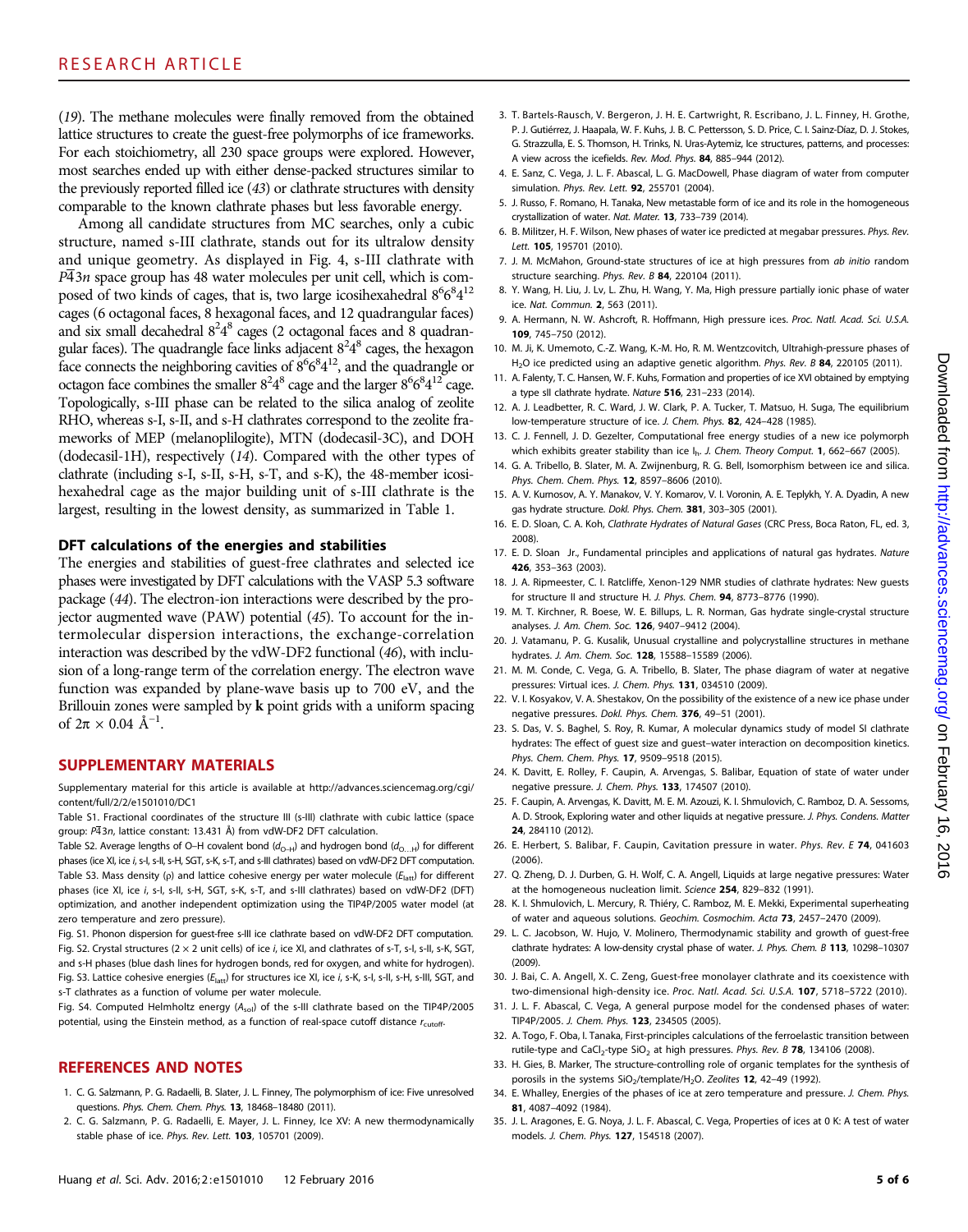- 36. D. Van Der Spoel, E. Lindahl, B. Hess, G. Groenhof, A. E. Mark, H. J. C. Berendsen, GROMACS: Fast, flexible, and free. J. Comput. Chem. 26, 1701–1718 (2005).
- 37. S. G. Moustafa, A. J. Schultz, D. A. Kofke, Effects of finite size and proton disorder on latticedynamics estimates of the free energy of clathrate hydrates. Ind. Eng. Chem. Res. 54, 4487–4496 (2015).
- 38. C. Vega, J. L. F. Abascal, C. McBride, F. Bresme, The fluid–solid equilibrium for a charged hard sphere model revisited. J. Chem. Phys. 119, 964-971 (2003).
- 39. M. Lísal, V. Vacek, Diredct evaluation of solid–liquid equilibria by molecular dynamics using Gibbs-Duhem integration. Mol. Simulat. 19, 43–61 (1997).
- 40. L. A. Paquette, R. J. Ternansky, D. W. Balogh, G. Kentgen, Total synthesis of dodecahedrane. J. Am. Chem. Soc. 105, 5446–5450 (1983).
- 41. M. S. Dresselhaus, G. Dresselhaus, P. C. Eklund, Science of Fullerenes and Carbon Nanotubes: Their Properties and Applications (Academic Press Inc., San Diego, CA, 1996).
- 42. R. L. C. Akkermans, N. A. Spenley, S. H. Robertson, Monte Carlo methods in Materials Studio. Mol. Simulat. 39, 1153–1164 (2013).
- 43. J. S. Loveday, R. J. Nelmes, M. Guthrie, D. D. Klug, J. S. Tse, Transition from cage clathrate to filled ice: The structure of methane hydrate III. Phys. Rev. Lett. 87, 215501 (2001).
- 44. G. Kresse, J. Furthmüller, Efficient iterative schemes for ab initio total-energy calculations using a plane-wave basis set. Phys. Rev. B Condens. Matter 54, 11169-11186 (1996).
- 45. G. Kresse, D. Joubert, From ultrasoft pseudopotentials to the projector augmented-wave method. Phys. Rev. B 59, 1758–1775 (1999).
- 46. K. Lee, É. D. Murray, L. Kong, B. I. Lundqvist, D. C. Langreth, Higher-accuracy van der Waals density functional. Phys. Rev. B 82, 081101 (2010).

Acknowledgments: We are grateful to K. Yasuoka and W. Zhao for valuable discussions. Funding: This work was supported by the National Natural Science Foundation of China (11174045, 11134005, 11304030, 11404050, and 11574040), the Fundamental Research Funds for the Central Universities of China [DUT13ZD207, DUT14LK19, and DUT14RC(3)041], the program for Changjiang Scholars and Innovative Research Team in University of China, University of Science and Technology of China fund for Qianren-B summer research, U.S. NSF (CHE-1306326 and CBET-1512164), University of Nebraska-Lincoln (UNL)–Nebraska Center for Energy Sciences, and UNL Holland Computing Center. Author contributions: J.Z. and X.C.Z. designed the research; Y.H., C.Z., X.C., Y.S., X.J., L.W., and S.M. performed the calculations; Y.H., C.Z., J.Z., L.W., X.C., and X.C.Z. prepared the figures and analyzed the data; and J.Z., Y.H., X.C.Z., C.Z., L.W., and X.C. wrote the manuscript. **Competing interests:** The authors declare that they have no competing interests. Data and materials availability: All data needed to evaluate the conclusions in the paper are present in the paper and/or the Supplementary Materials. Additional data related to this paper may be requested from the authors.

Submitted 29 July 2015 Accepted 30 November 2015 Published 12 February 2016 10.1126/sciadv.1501010

Citation: Y. Huang, C. Zhu, L. Wang, X. Cao, Y. Su, X. Jiang, S. Meng, J. Zhao, X. C. Zeng, A new phase diagram of water under negative pressure: The rise of the lowest-density clathrate s-III. Sci. Adv. 2, e1501010 (2016).